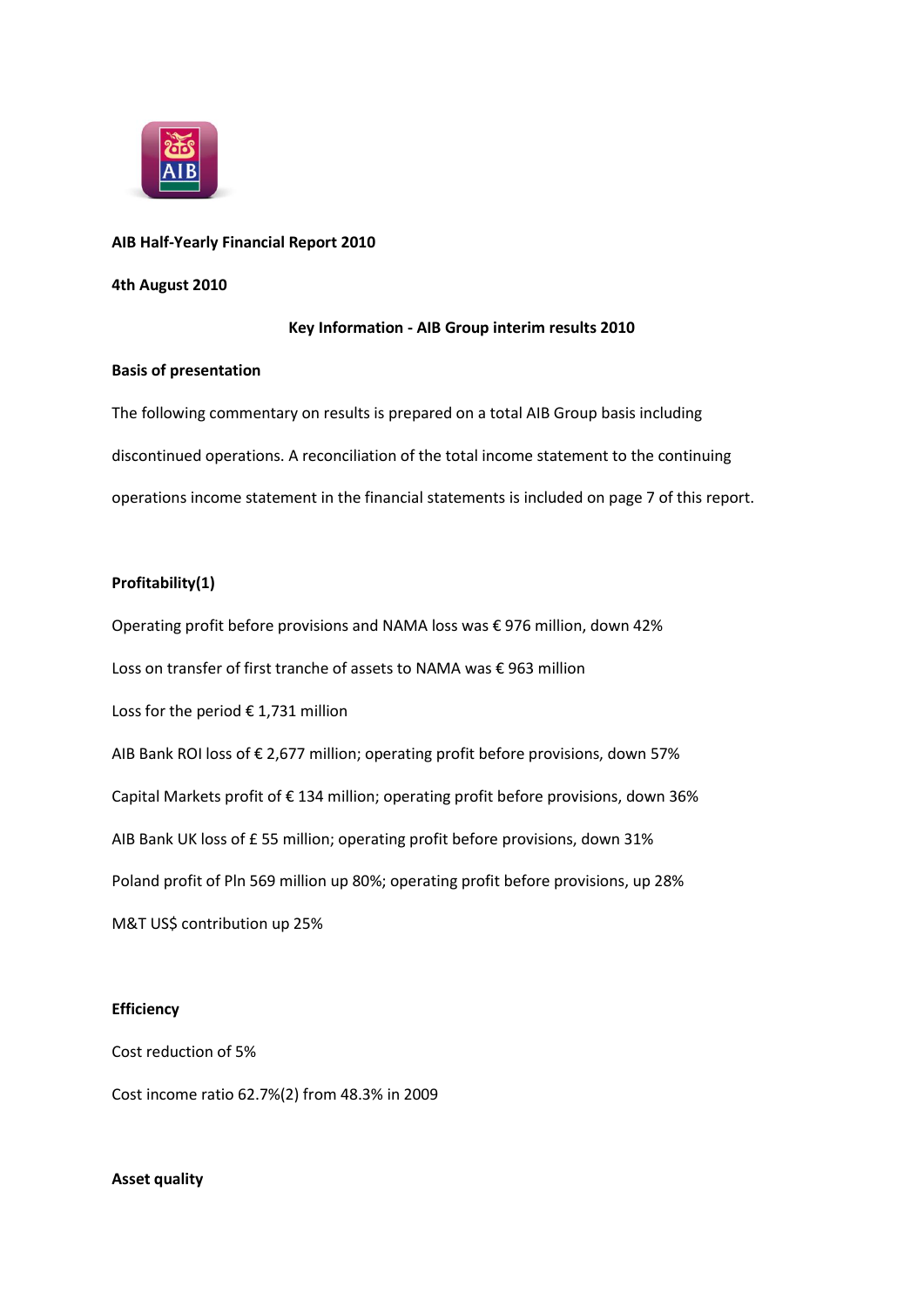Criticised loans at 33.3% of total loans

Impaired loans at 15.6% of total loans

Provision charge of € 2.3 billion or 3.61% of average customer loans

#### **Earnings per share**

| Basic loss per share                                 | <b>EUR</b> | (163.7c) |
|------------------------------------------------------|------------|----------|
| less gain on redemption of capital<br>instruments(3) | <b>EUR</b> | (34.5c)  |
| less profit on disposal of property(4)               | <b>EUR</b> | (2.6c)   |
| adjust for hedge volatility $(5)$                    | <b>EUR</b> | 5.5c     |
| Adjusted basic loss per share                        | <b>EUR</b> | (195.3c) |

# **Balance sheet funding**

Customer funding 53% of our balance sheet requirement

Loan deposit ratio of 143% (127% excluding loans held for sale to NAMA), 146% at 31

December 2009, 156% at 30 June 2009

| <b>Capital ratios</b>    | 30/06/10 |
|--------------------------|----------|
| Equity core tier 1 ratio | 3.8%     |
| Core tier 1 ratio        | 6.9%     |
| Tier 1 ratio             | 6.0%     |
| Total capital ratio      | 9.0%     |

(1)The percentage changes are on an underlying basis excluding the impact of exchange rate movements on the translation of foreign locations' profit, the impact of interest rate hedge volatility, the element of the gains recorded in the income statement on redemption of subordinated liabilities completed in March 2010 and June 2009 and the loss on transfer of the first tranche of loans to NAMA.

(2)62.7% before the gain on redemption of subordinated liabilities and the loss on transfer of assets to NAMA. Including the gain on redemption of subordinated liabilities the cost income ratio was 51.1%.

(3)Gain on redemption of subordinated liabilities as part of the capital exchange offering completed in March 2010.